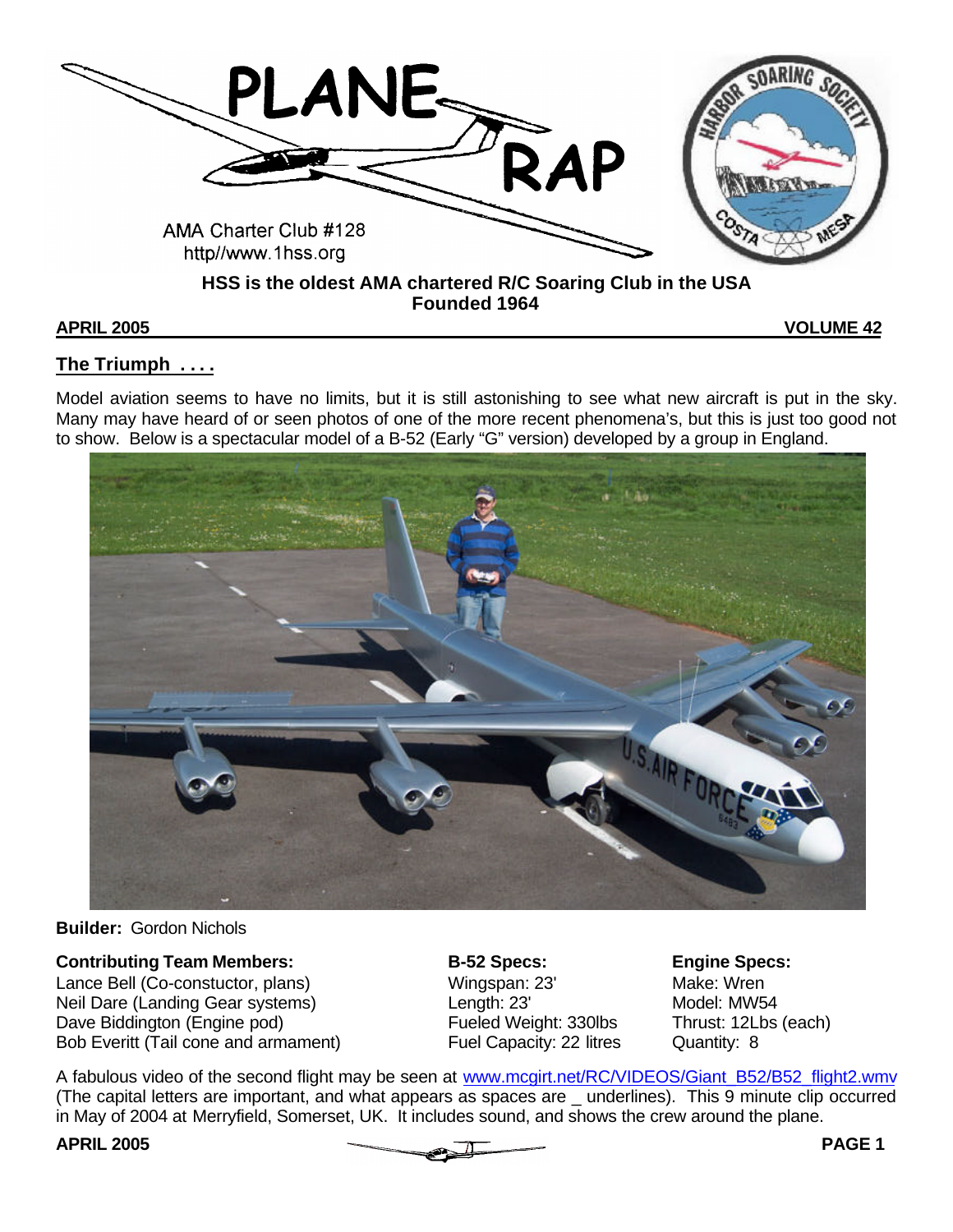### **. . . And the Tragedy**

Recently, this magnificent aircraft crashed shortly after takeoff during a seemingly routine flight. The following brief report with several photos was posted on the internet.

"B52 We watched with horror from the pylon race line as the 27ft wingspan 8 wren gas turbine Model appeared to tip stall into the ground. No official verdict has been released however from these video's taken by unknown source's it does appear as though the show line gossip is true and it was thumb trouble. The CAA attended the site the following day and I am sure will release further info in due course."

A short video on the balsa busters web site (URL shown below) shows the takeoff, and the turn that resulted in the crash. More photos and videos are available at http://balsabusters2.warp0.com/b52m.html. This one really leaves you with a hollow spot in your heart.



Thanks to Herman Hall who provided the leads to this article.

### **Message of the President**

Hello fellow flyers. Concerning the Fairview Park User Survey**…**

Bill Eckles reported that he has over 80 User Surveys, but only 37 of our 103 HSS members have responded. This is somewhat shameful if two thirds of our membership does not care to express an opinion about our flying field. We really truly need your response to the survey, as the results guide the City of Costa Mesa in establishing park policy. The city specifically asked for this survey, and has approved the questions. HSS is simply assisting in collecting the information for the city. So, if you have not participated yet, please do. We have included a copy of the survey on page 11 of this newsletter. This may be sent in to our post office box or given to any officer. An easier approach is to access the survey on our new web site www.HarborSoaringSociety.org and submit your opinions electronically.

This is your club…..participate!!

Your president, Karl Hawley

### **March 1st, 2005 Harbor Soaring Society Meeting Minutes**

President, Karl Hawley, opened the meeting at 7:35 PM. 4 Officers and 9 members were present, and 1 guest.

The first order of old business involved formalizing the movement of the club's checking account to Wescom Credit Union of Costa Mesa. Karl said it was required to elect those authorized to sign on the account. Karl moved to put Treasurer Jim Hanson's name on the account. The membership voted 12 in favor and one abstaining vote. Jim Hanson moved to add Vice President Jim Parson's name to the account. The membership approved 12 in favor and one abstaining vote.

The next item involved closing the savings account at Downey Savings. The problem is that one signatory, Roger Lackey , has moved to San Francisco.

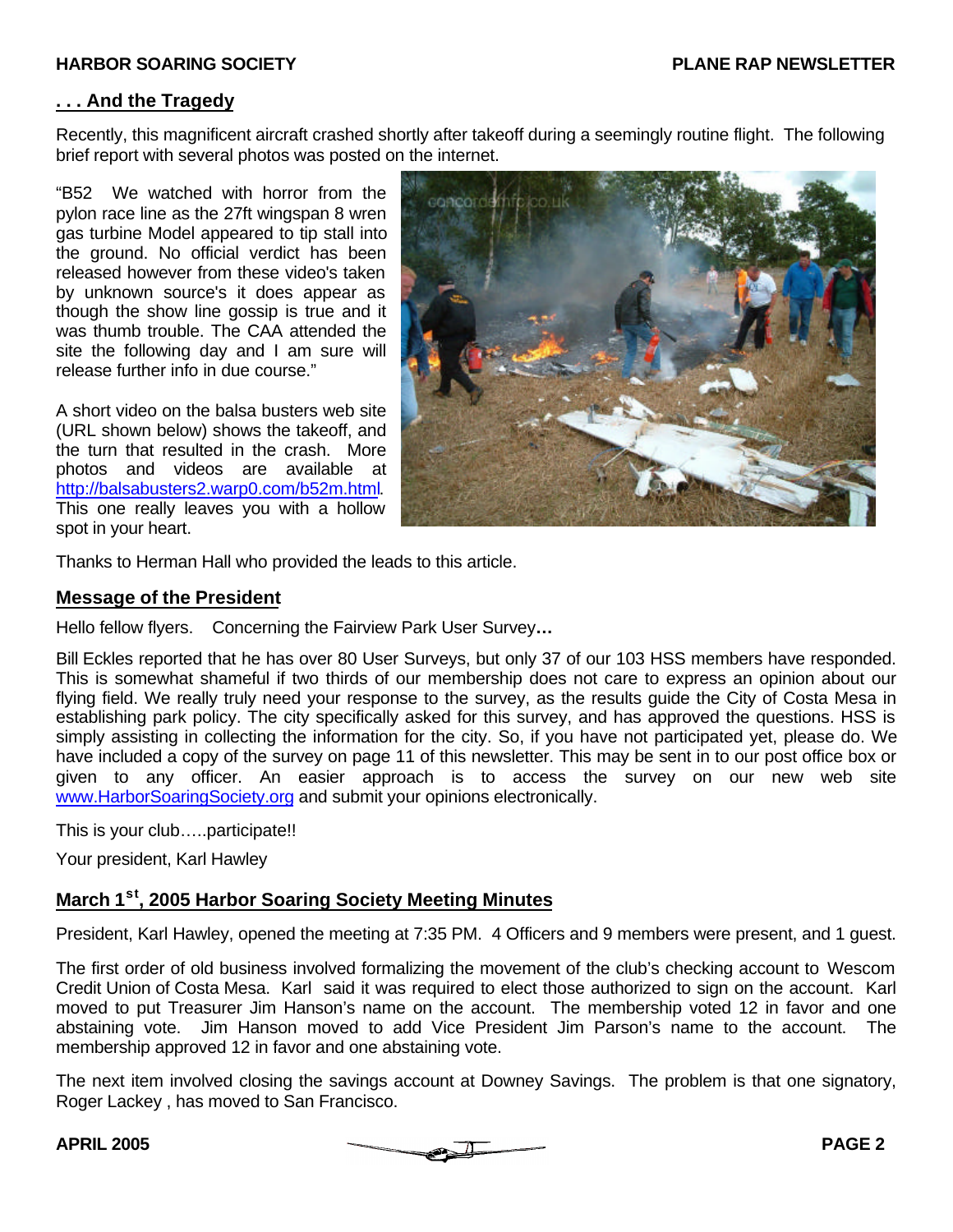# **March 1st, 2005 Harbor Soaring Society Meeting Minutes (Continued)**

Karl asked about the Fairview Park User Survey. Bill Eckles says that he has received over 60 replies. John Anderson who had collected the surveys from the free flight group commented about their feelings about the permit.

Karl brought up the Earth Day activity at Fairview Park, on April 16<sup>th</sup>. Bill Eckles is in charge and will plan a booth. He needs help staffing the booth and also volunteers for park clean up.

Karl then addressed the SCSC contest on Sunday March 20<sup>th</sup>. Jim Parsons has made some beautiful Walnut bases for the trophies. Karl will get the name plates engraved. Karl then suspended the meeting while he made several cell phone calls to arrange food for the contest.

Karl wants the membership drive to continue through the end of March.

Our newsletter Publisher, Mike Gaczkowski, reported that the March newsletter cost \$108 to print, and \$57 for mailing costs. 141 copies were sent out. We still need to increase our E-mail distribution so as to reduce this monthly expenditure. Bill Eckles has volunteered to revise our brochure to include more up to date information about the club. Bill should have this ready in the next month or two. Thanks Bill.

Karl asked about the Friends of Fairview Park meetings. Bill Eckles is our representative at these meetings. He said there were three activities planned. First is an Easter Egg Hunt on Saturday March 26<sup>th</sup>. HSS will have a booth and provide a \$10 gift. The second activity is Earth day (discussed above), and a third activities is still in the planning stages. Tom Burgess volunteered to donate 24 sling shot gliders to Bill Eckles.

Jim Hanson gave the treasurer's report. \$939 has been spent to date, since the beginning of 2005.

Karl proposed not putting any financial information on the web site. Nothing was decided. Tuan Le commented that if the club is to become a non-profit entity, that public disclosure of at least annual financial reports is required by the IRS.

Jim Parsons reported that he expects Brian Buaas of Raptor Aerosport will put on a presentation at the next meeting.

There is a recent article on the company that built the planes for the movie Aviator. (See detailed feature elsewhere in this newsletter).

John Anderson commented about interest in aerial photography from members of the River Park organization that John supports. (See details below).

John also brought up the possibility of contacting the Mile Square Park ranger concerning float flying off of one of the small lakes there. Karl suspended the meeting while he made cell phone calls to Herb about float flying.

Mike Gaczkowski who is also our representative to OCMA reports that they have renewed the permit to use El Toro for another 6 months. He may be able to provide information on other sites in the future.

Karl closed the meeting at 8:35. Subsequently Dennis Anderson presented his flight camera which he has adapted to his electric planes, all under radio control. He had some great photos of the field, and has provided extensive details which are summarized below in this newsletter, and can be seen in the Tech Tips section of our new web site www.HarborSoaringSociety.org . Jim Hanson also demonstrated his electric helicopter.

Submitted by Fred Hesse, Secretary

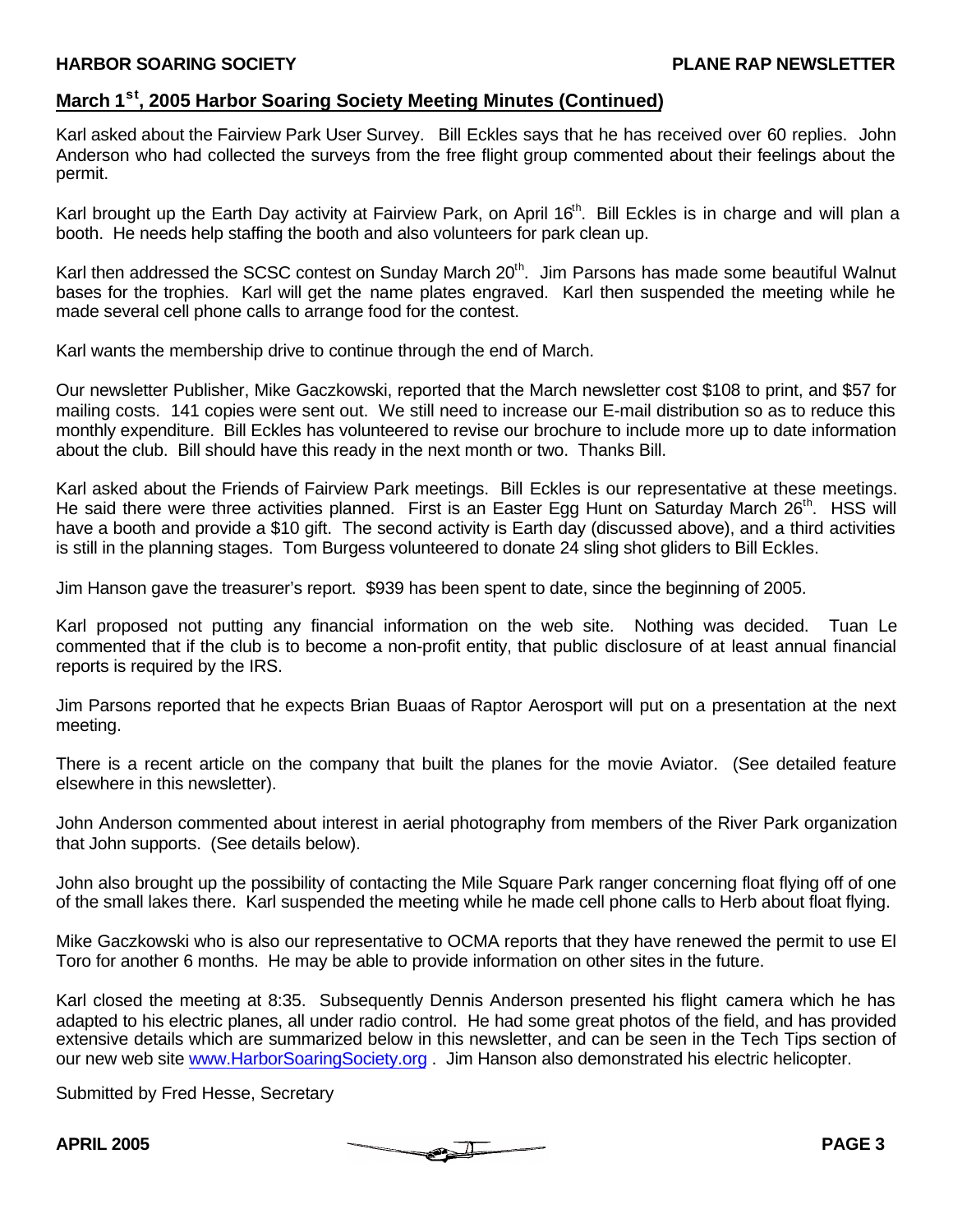## **Final Report on the Soaring Society of America Convention**

After his first trip to the 2005 National Convention of the Soaring Society of America, HSS member Bill Eckles submitted the following very delightful short report on the show. The photo below is Bill checking out a gorgeous used glider that was for sale for a tempting \$22,000.

The Big Ones

A few years ago I spent the coupon my brother had given me for a "glider" ride out in Warner Springs. It was early summer and Mt. Palomar teased us from the high desert, but remained elusive from our short lived "taste" of soaring. Still, the exhilaration of riding a rising thermal more than 10,000 feet and the sound of wind surrounding our fragile cabin provided some powerful memories. So, when Fred offered to drive to Ontario for the Soaring Association's show, I was eager to impress him with my knowledge of this fundamental sport. Boy, was I surprised!

We met an array of about 25 full size, human toting, sky busting, mile covering, some fast/some float soaring machines. Wings stretched across the floor. Cockpits flipped or slid. Ailerons were integrated into the wings with nary a notch and zigzag turbulators helped control the air flow. V-tails, T-tails and "standard" showed up. Instruments helped orient the pilot (the plane did fine) and overwhelmed with information on up, down and sideways progress.

Power...many had power. Not unlike Fairview Park, motorized craft were popular and ingenious. Power pods popped from behind the pilot. Props sprung from a cowling. All folded or flopped (some pointed) to reduce drag. Landing gear generally retracted, but some produced their own aerodynamic to minimize weight. Adding to all this was a presence of silky smooth surfaces. One could sight along a surface, catch a light for reflection and see a straight line...no bumps or wiggles.

I committed to try again. Of course I bit for a "deal" offering a ride, a lesson and a book for a bargain price. I'm looking forward to another spring day when the grass is green, the sky is blue, thermals abound and a pilot at Warner Springs will take me aloft again. It seems the most difficult chore will be to resist falling in love with a much more expensive passion than my built-up polyhedral wings.



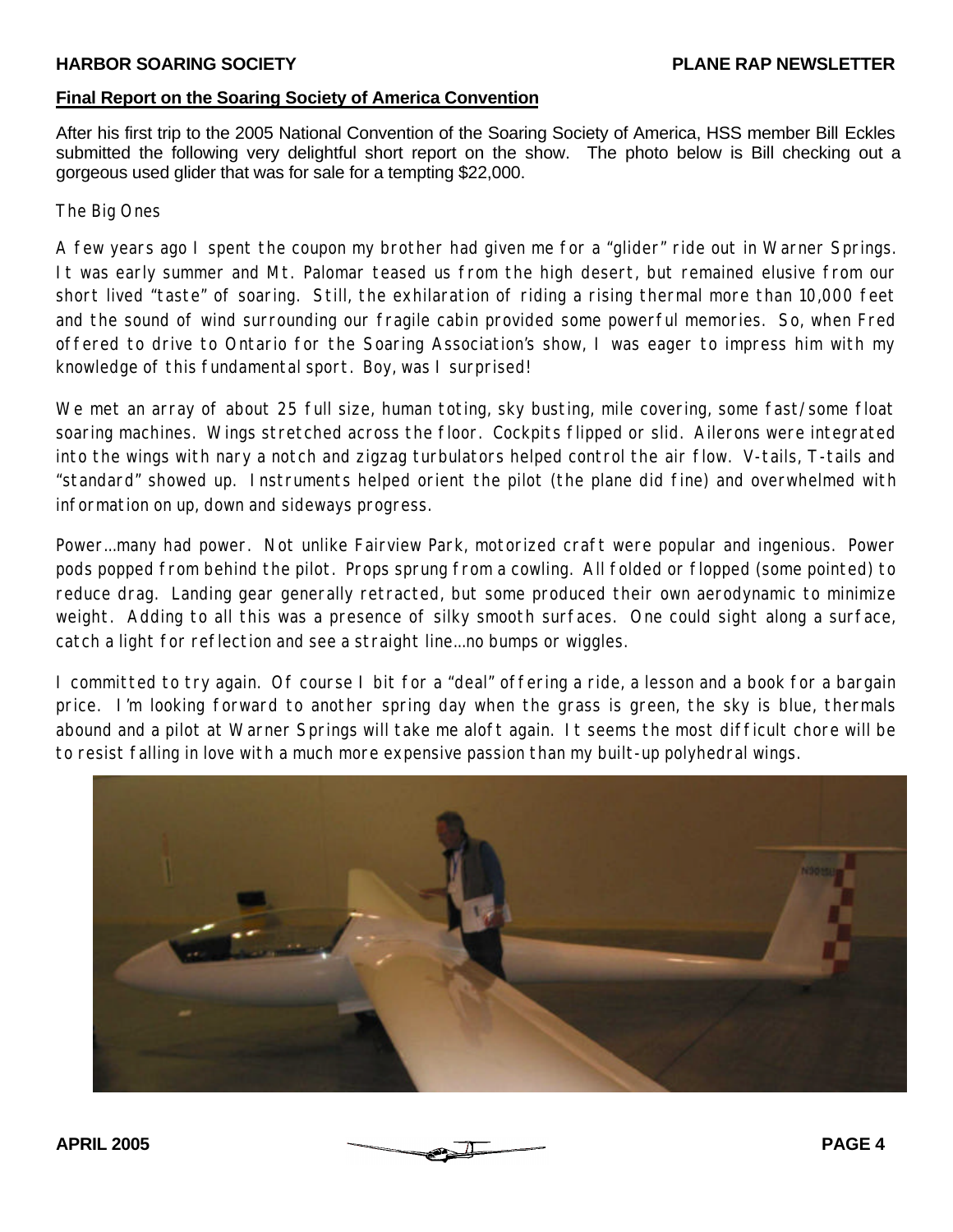# **Plans for the May 2005 Meeting Speaker**

To continue with the theme of full size glider flying, Larry Tuohino, Phil Caricof and possibly one more person will be making a great presentation on the Crystal Squadron, cross-country soaring, and the opportunities for HSS members to share in these adventures.

Larry has provided the following brief announcement. Be sure to attend our HSS club meeting on May  $3^{\text{rd}}$ .

May's HSS Meeting Speakers will be representatives from the "Crystal Squadron". Who are they? They are a group of adventurous full-size glider pilots who spend their summer Saturday's flying "straightout", ie flying as far as they can go or at least diamond distance (318 miles). Starting at Great Western Soaring in Llano, CA they often make it into Nevada or Arizona, then gather with their crews for a dinner in an old Silver mining saloon, and finally after a night in a hotel drive back to the LA basin on Sunday. And, they are looking to share these adventures with HSS members. As a special feature, food will be served at the HHS meeting! So let's have a big crowd for this one! For more info on the Crystal Squadron click on www.greatwesternsoaring.com.

# **The HSS Non-Profit Application Status**

Tuan Le has been researching our club non-profit status with the IRS. Apparently our old status has been closed due to lack of financial and tax report submittals. Tuan has resubmitted our application in mid February, and expects information about mid April. Tuan will provide the club with the IRS requirements to maintain nonprofit status. It is important to note that this status protects all members from legal suits against the club.

# **Membership Renewal for 2005**

It's getting to be that time of the year to renew your HSS membership. The cost is the same as always, just \$20 for the year which includes your monthly newsletter, and two really great web sites. Over the past year, your leaders have worked with the city and made major efforts to maintain the image of HSS as a civic minded and safety conscious organization. We are making significant progress in both gaining city approval of our flying activities, as well as to improve our flying site and reduce risk to other park users. We appreciate your support, and encourage everyone to participate in not only flying, but also contributing ideas to methods of making Fairview Park an outstanding and safe flying site. The 2005 Membership application is found on the HSS web site. Be sure to fill it out completely to assure the personal privacy that you wish, and to show what areas of interest that the club should focus on in the future.

# **April 5 th Meeting Notice**

The next meeting will be Tuesday April 5th 2005, at the Irvine Water District. The address is 15600 Sand Canyon Drive. There are exits for Sand Canyon Drive on both the 5 and 405 freeways.

The business meeting starts at 7:30 PM. Come find out how you can support our club.

# **New Club T-Shirts**

Karl Hawley has received the new shipment of HSS T-shirts.





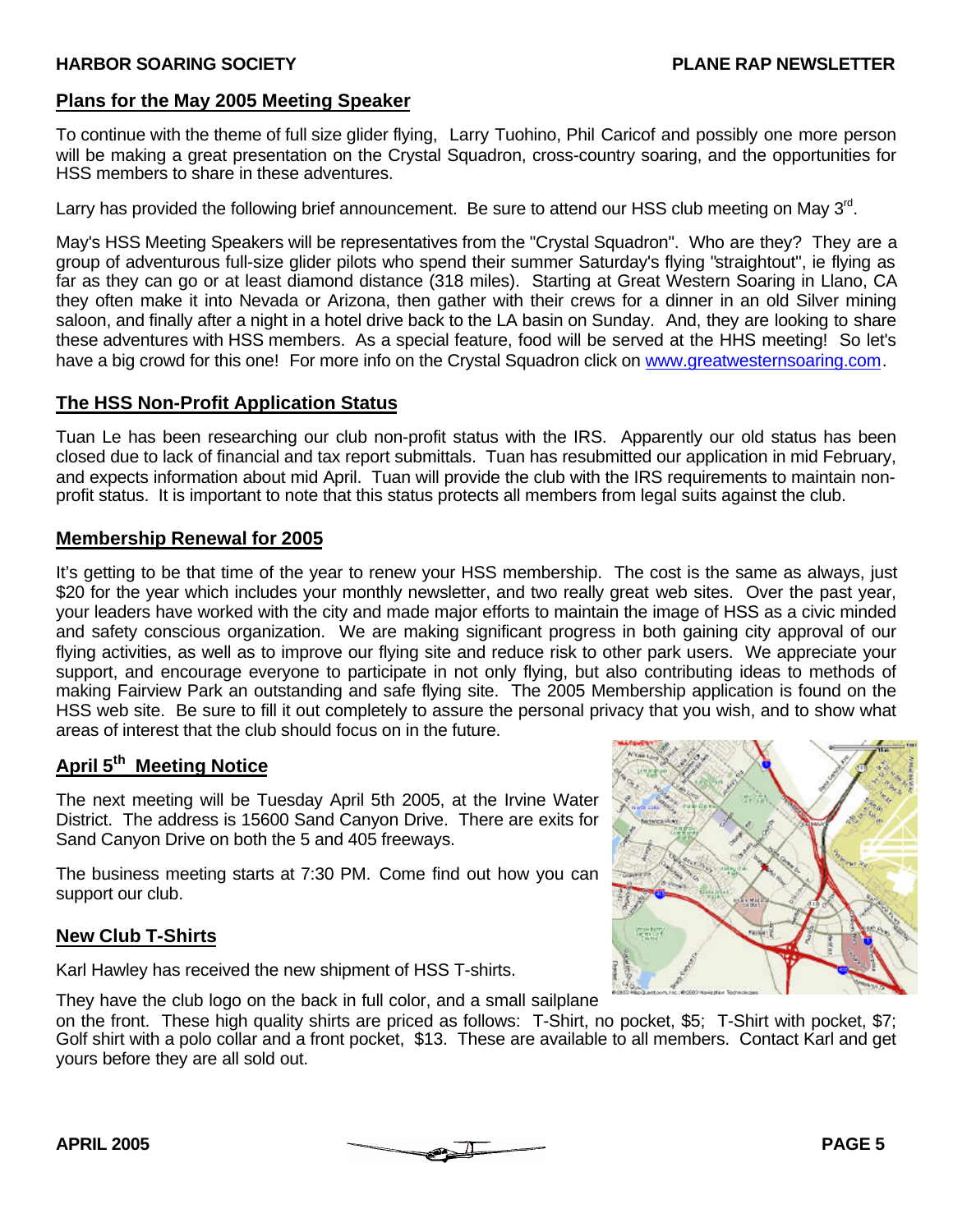# **'Aviator' and All Those Beautiful Models**

By RICHARD CHANG of The Orange County Register Reprint from Sunday, February 27, 2005

If you've seen "The Aviator" or even clips from the movie, you've probably wondered about those high-speed flying scenes.

Billionaire Howard Hughes, played by Leonardo DiCaprio, maneuvers some pretty rare planes - the XF-11, the H-1B Racer, the H-4, also known as the Spruce Goose.

A few of those planes don't exist anymore. The Spruce Goose is in a museum in McMinnville, Ore. So how did they make their way onto the silver screen?

That's where Joe Bock comes in.

Bock owns a business called Aero Telemetry in Huntington Beach. He builds unmanned and radio-controlled planes for the military and, now, for the movies. His work can be seen throughout "The Aviator," and in trailers and commercials for the blockbuster.

"There's something special about seeing your work on film," said Bock, 40, a friendly, husky fellow who once played inside linebacker for the University of Southern California. He got his bachelor's in aerospace engineering and a master's in engineering management, both from USC.

"There's an overwhelming feeling of satisfaction and pride. The flying sequences are just stunning," he said. Because the real planes were difficult or impossible to acquire, producers of "The Aviator" hired Bock and his company to recreate some of the movie's key machines. The filmmakers determined that if Bock's intricate models could fly, they could shoot them against the sky using a scale at which audiences couldn't tell the difference.

Facing intense deadlines, Bock and his staff worked 18- to 20-hour days to build high-tech replicas of planes originally crafted by the Hughes Aircraft Co. in the 1930s and '40s.

Bock's team used carbon fiber for the bodies, Kevlar for the wings, complex computer systems for remote control and high-pressure hydraulic systems for retractable landing gear.

The cost of building the planes? About \$250,000. The room for failure? Zero.

"With our military experience, we understand 'mission critical,'" Bock said. "If one of those planes got loose, it's really dangerous, especially if there are people around. You can't screw up when somebody's life is at stake." Aero Telemetry's models were hardly toy-size. The company built a half-scale H-1B Racer, the sleek, snubnosed plane that broke the world speed record in 1935; a 648-pound, one-quarter scale (gas powered) XF-11, the 1946 twin-engine craft that Hughes crashed into a Beverly Hills neighborhood; and a 1/16th scale H-4, or "Spruce Goose," the largest aircraft of its time and perhaps Hughes' most infamous creation.

"Aviator" filmmakers shot Bock's H-1B at Mystery Mesa in Santa Clarita. The XF-11 model was filmed off Catalina Island, and the Spruce Goose was captured in Long Beach Harbor, at almost the same location where the original wooden seaplane took its only flight Nov. 2, 1947.

Officials shut down Long Beach Harbor to all outside boats and aircraft during the day of the shoot.

"The clever use of forced-perspective photography and the radio-controlled airplanes saved us millions on the cost of doing CGI (computer-generated imagery)-only flying sequences," said Rob Legato, director of visual effects for "The Aviator."

"The background at Long Beach Harbor provided a very realistic and historically accurate picture of the way the area would have looked in 1947."

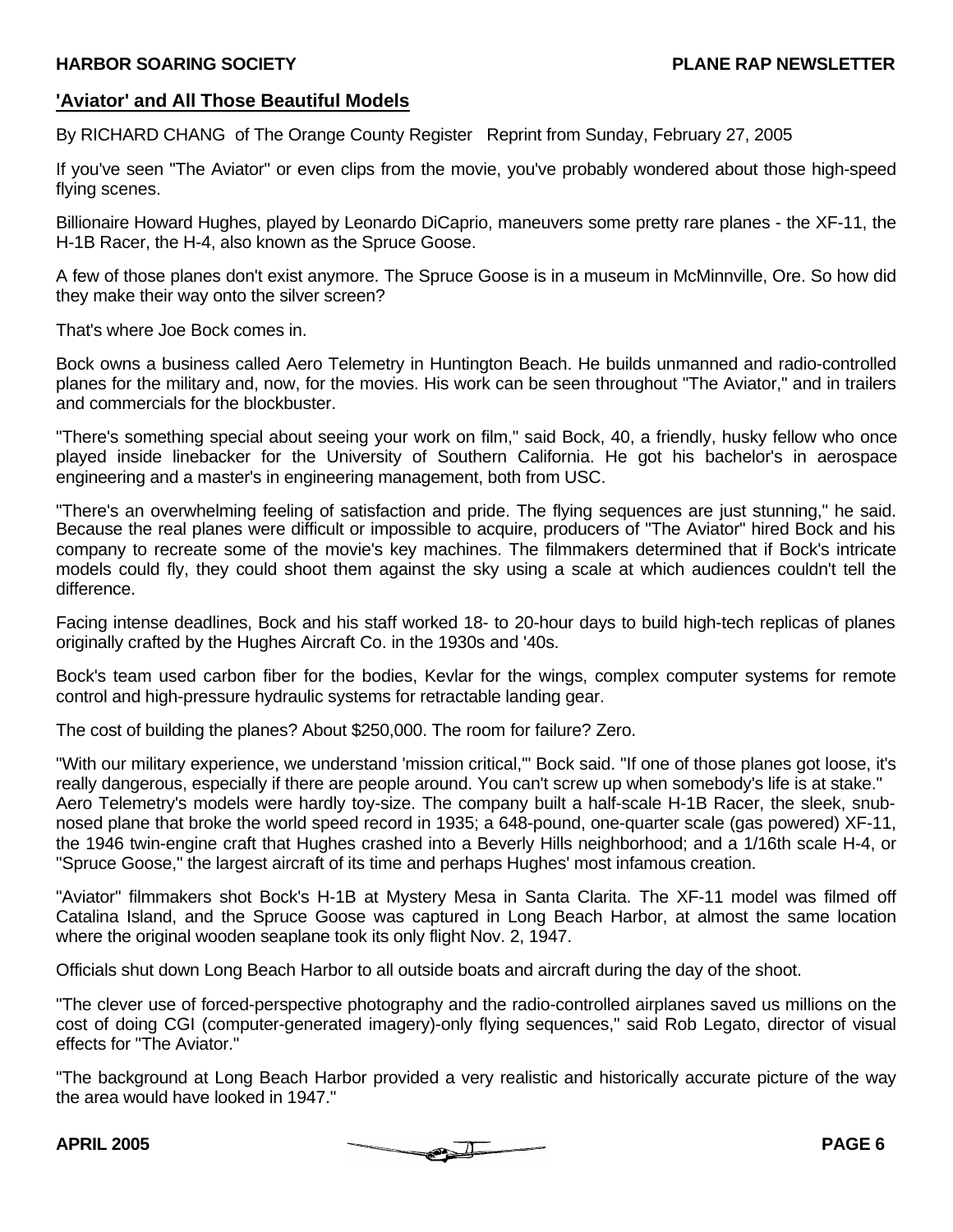### **First-time success**

In the editing room, filmmakers combined the footage of Bock's planes with computer graphics and scenes shot in a studio with DiCaprio in a cockpit, backed by a "green screen."

The result: action-packed sequences in the air, nd most audience members cannot distinguish fiction from reality. "It turned out to be phenomenal," said Bock, whose father encouraged him to pursue aviation at an early age. "They really made an effort to make it look as real as they could. The amazing thing is, they've never done anything like that in Hollywood before. It's turned out much better than they imagined."

Bock, too, hadn't worked with the film industry before. But now, with the success of "The Aviator" and the knowledge that millions have seen and enjoyed his work, he's been bitten by the bug.

"I believe our planes contributed to the overall success" of "The Aviator," Bock said. "These flying scenes blow everything else away. Down the road, this is going to be the way that films are shot from an aerial standpoint. These things save a ton of money."

Bock won't say how much "The Aviator" paid him for his work, but he will concede it was somewhere in the six-figure range. Miramax bought his planes, used them for the premiere and promotions, and may give or sell them to a museum.

"This is the highlight of my career," he said. "It's the culmination of everything, from business to technical to show business. I'll be on pins and needles watching the whole thing."



Word has apparently gotten out: Michael Bay, SIZE MATTERS: Crew members prepare a one-quarterdirector of "Pearl Harbor" and "Armageddon," scale model of Howard Hughes' XF-11, in which Hughes recently paid him a visit for a future project. The protorial proto: Eugene Garcia, The OC Register



(End of Orange County Register Article. – Ed.) SIZE MATTERS II: A 1/16-scale model of Howard Hughes' "Spruce Goose" is filmed in Long Beach Harbor.

# **There is More to Tell**

Our very own Walt Cloer, assisted by George Peters, played a big part in the success of this adventure. Walt designed the electric power for the "Spruce Goose". Walt installed 8 AXI 4120 motors driving three-bladed 16 x 10 props with 1.5:1 gears, with a speed control and 20 3.3 AHr NiMH cells for each motor. The first flight was perfect, but unbeknownst to every one was a crack in the hull that allowed 10 to 15 gallons of sea water to enter the fuselage. On the next flight, the sloshing water made the plane almost uncontrollable. The pilot saved the plane which was patched with duct tape while the entire 300 person movie crew waited. The final flights were successful, and the plane was able to cruise for nearly 20 minutes on a set of batteries.

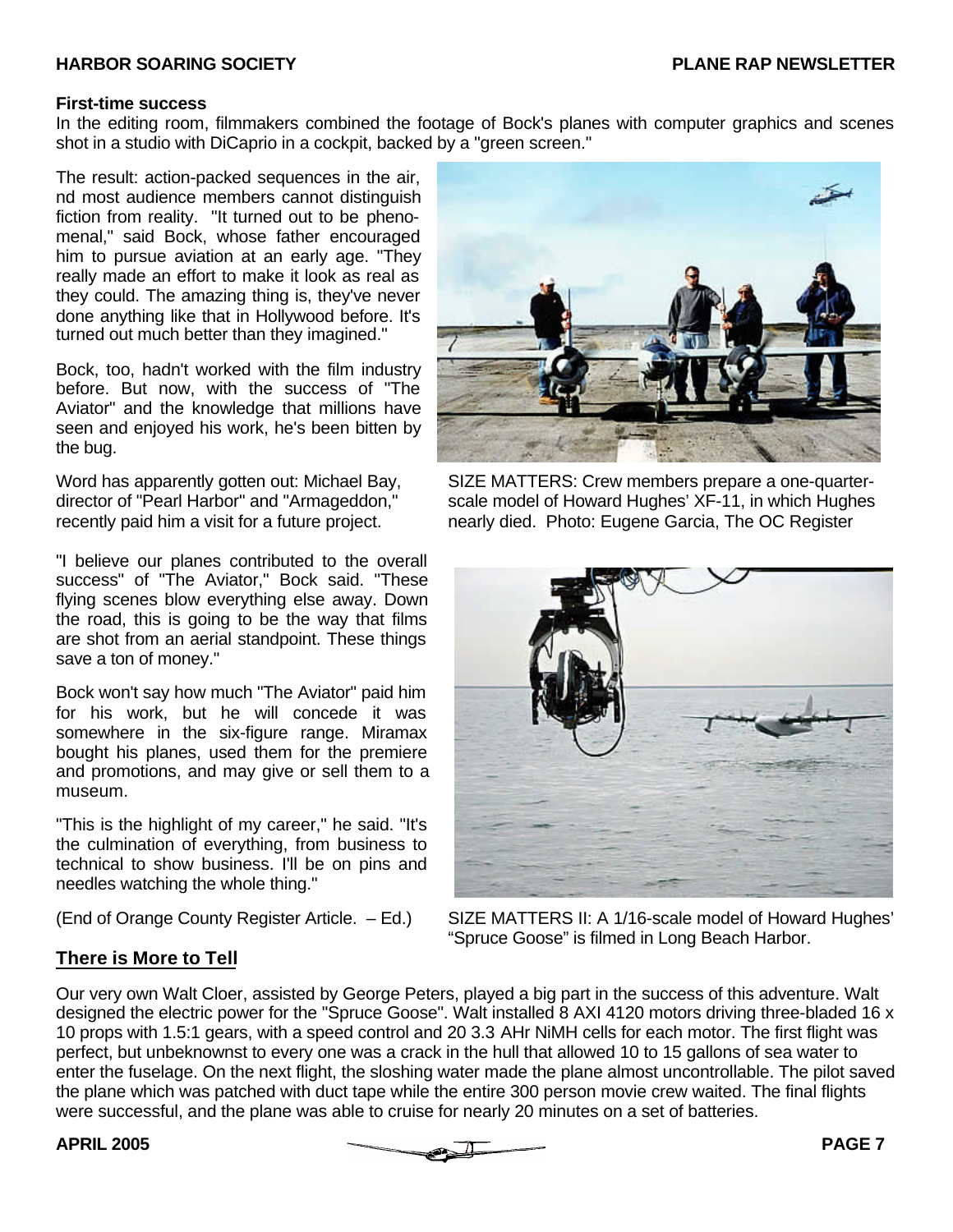### **Aerial Photography**

The following report on aerial photography was received from Dennis B. Anderson, a newer and most enthusiastic member of HSS.

"I purchased a refurbished Aiptek PenCam SD camera for \$49.99. Aiptek web site is: http://www.aiptek.com/ I use the aircraft receiver battery to power this camera. "

(Information on converting a Aiptek Pencam is available at: http://www.rc-cam.com/ . The author of this website is Mr. RC-Cam. To get to the specific information, select Special Projects along the left border. Next select the CamMan Special Projects button, then the CamMan-SD Special Projects button. This gives detailed instructions and photos on adapting the Aiptek PenCam SD, the MicroChip Technologies PIC12C508 microcontroller, how to download the software for the microcontroller, and the delicate interconnection to the camera. – Ed.) Dennis continues:

"I purchased the microprocessor chip already programmed from Mr. RC-Cam. I do not believe he sells this chip any longer. The website has the code for programming the microprocessor. Since I did not program the chip, I cannot comment on programming.

I followed the above instructions and installed the microprocessor chip inside the camera. I plugged channel 5 in the receiver, which is operated by the retract switch. I just flip the retract switch down, wait 3 seconds, and switch it back up to take the picture. The camera is slow so you have to wait about 5 seconds between pictures.

On small airplanes, I built a box that points the cameral straight down. This box weighs only ¾ ounces. The camera weighs 2 ¼ ounces.

On larger aircraft, I have a box that has a servo that rotates the box from straight down to straight out to the horizon. This servo is connected to channel 8 on the receiver. I have a knob on my transmitter that can rotate this box. I use foam packed boxes to hold the camera to protect it from hard landings."

The details of this project are posted on our club web site at www.HarborSoaringSociety.org , in the Tech Tips department. Several very clear photos that Dennis took are also included on the web site.

Thank you Dennis for your presentation at our March meeting, and for sharing the information.

### **Special Steering Committee Meeting Minutes for 21 March 2005**

The steering committee meeting was held at Sweet Basil Restaurant, at Bristol and Redhill. It began at 7:25.

First order of business was a review of the March 27<sup>th</sup> SCSC competition costs. \$520 was collected. The costs became obscured in a vigorous discussion. Profit could not be determined.

Karl suggested that club dues be raised. The process to do this is defined in our club Bylaws. Suggestions included: Not raising dues for anyone receiving E-mail newsletter; Including Park flying permit (if required in future) with HSS membership. This topic will be continued at the next club meeting.

Bill Eckles reported that he has received over 80 survey responses. Unfortunately of the 103 HSS club members, only 37 have filled out the survey. The survey is to be attached to this newsletter.

E-mailing of the HSS newsletter will be handled by Tuan Le. Of our 103 members, 83 have E-mail, but only 48 want to receive the newsletter by E-mail.

Tuan Le proposed a charging station design. He will bring drawings and cost estimates to the next meeting. Karl does not want an official club introductory hand out, yet. Suggestions include putting the information on the web site. This topic will receive further review.

Meeting minutes submitted by Fred Hesse - Secretary.

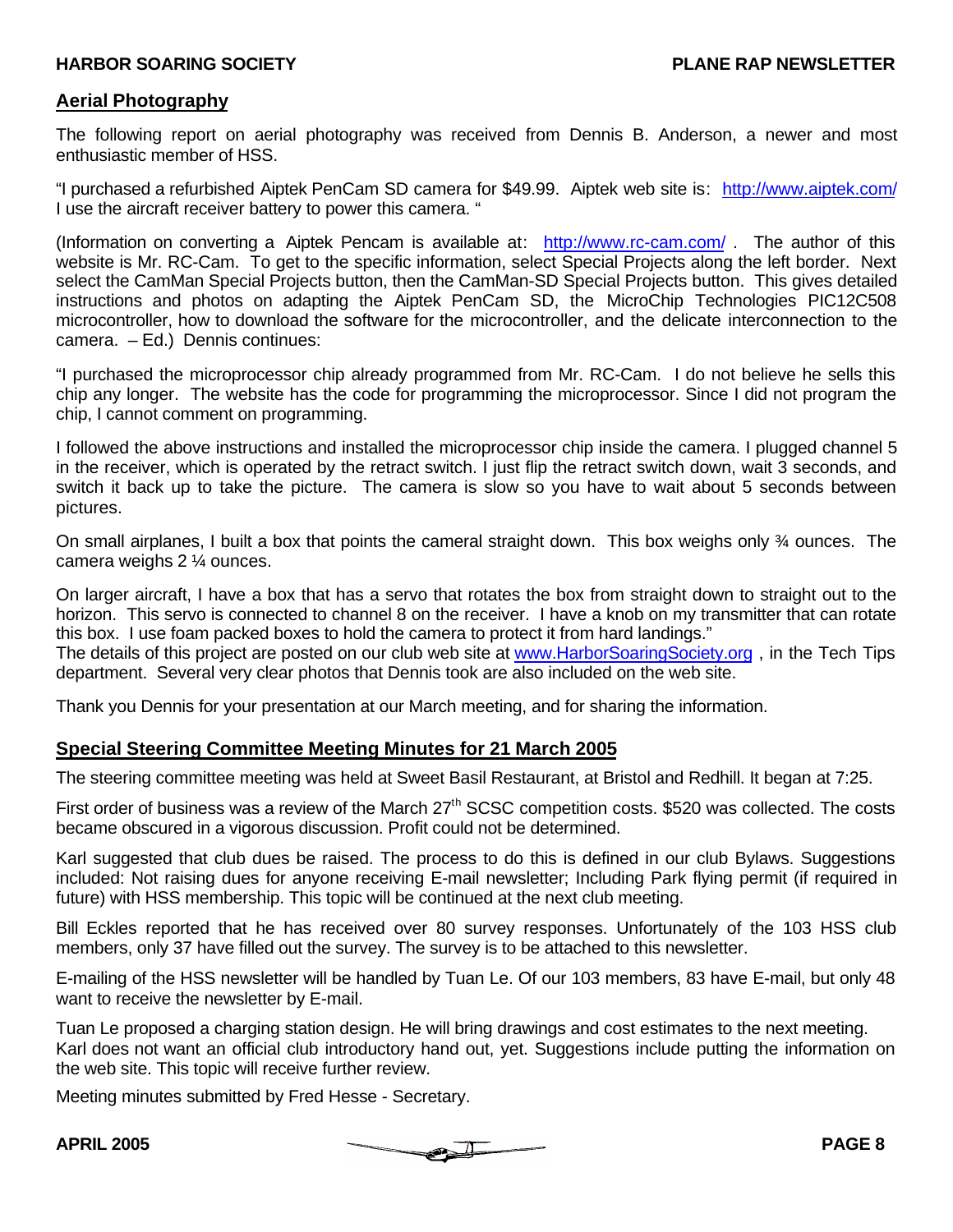### **Coming Events For 2005**

| .             | ---             |                                                                                                                                          |
|---------------|-----------------|------------------------------------------------------------------------------------------------------------------------------------------|
| <b>Sunday</b> | April 3         | Third HSS monthly club thermal duration competitions at Fairview Park.                                                                   |
| Tuesday       | April 5         | HSS monthly meeting, 7:30 PM, at the Irvine Water District offices.                                                                      |
| Saturday      | April 9         | 7th Annual SSJSS RES Bent Wing, Bakersfield, CA.                                                                                         |
| Fri-Sun       | April 15-17     | CVRC Spring Aero tow, giant scale gliders. Russell Pond club field, Visalia CA.                                                          |
| Saturday      | April 16        | Fairview Park Earth Day, 9 AM to Noon. HSS R/C plane demos, park clean up,                                                               |
|               |                 | Free coffee & donuts, HSS will have a booth.                                                                                             |
| Sunday        | April 24        | Third SCSC thermal duration contest at SWSA.                                                                                             |
| Sunday        | May 1           | Fourth HSS monthly club thermal duration competitions at Fairview Park.                                                                  |
| Tuesday       | May 3           | HSS monthly meeting, 7:30 PM, at the Irvine Water District offices.                                                                      |
| Sat-Sun       | May 7-8         | CVRC Spring Bent Wing glider contest. Russell Pond club field, Visalia CA.                                                               |
| Sunday        | <b>May 15</b>   | HSS 2 <sup>nd</sup> Annual Electric Fun Fly. Fairview Park, Costa Mesa. See new web site                                                 |
|               |                 | at www.harborsoaringsociety.org for details and application.                                                                             |
| Sat-Sun       | May 21-22       | RCX 2005 Radio Control Expo, Anaheim Convention Center. Info: www.rcx.com                                                                |
| Sunday        | May 22          | Fourth SCSC thermal duration contest run by EDSF at HSS Fairview Park.                                                                   |
| Sunday        | June 5          | Fifth HSS monthly club thermal duration competitions at Fairview Park.                                                                   |
| Tuesday       | June 7          | HSS monthly meeting, 7:30 PM, at the Irvine Water District offices.                                                                      |
| Saturday      | June 18         | HSS Bent Wing glider competition. Fairview Park, Costa Mesa.                                                                             |
| Sunday        | June 26         | Fifth SCSC thermal duration contest at ISS, Reid Park Community<br>Center, on Orange St. between Chase Rd. and Center St. Riverside, CA. |
| Sunday        | July 3          | Sixth HSS monthly club thermal duration competitions at Fairview Park.                                                                   |
| Tuesday       | July 5          | HSS monthly meeting, 7:30 PM, at the Irvine Water District offices.                                                                      |
| Sunday        | July 17         | Inland Soaring Society's (ISS) 3 <sup>rd</sup> Annual RES Challenge. Reid Park Community                                                 |
|               |                 | Center, on Orange St. between Chase Rd. and Center St. Riverside, CA.                                                                    |
| Sunday        | <b>July 31?</b> | Sixth SCSC thermalo duration contest at?                                                                                                 |
| Tuesday       | August 2        | HSS monthly meeting, 7:30 PM, at the Irvine Water District offices.                                                                      |
| Sunday        | August 7        | Seventh HSS monthly club thermal duration competitions at Fairview Park.                                                                 |
| Sunday        | August 28       | Seventh SCSC thermal duration contest at TOSS,                                                                                           |
| Sunday        | September 4     | Eighth HSS monthly club thermal duration competitions at Fairview Park.                                                                  |
| Tuesday       | September 6     | HSS monthly meeting, 7:30 PM, at the Irvine Water District offices.                                                                      |
|               |                 | Address is 16500 Sand Canyon Avenue, in Irvine.                                                                                          |
| Sunday        | September 25    | Eighth SCSC thermal duration contest at ISS, Reid Park Community                                                                         |
|               |                 | Center, on Orange St. between Chase Rd. and Center St. Riverside, CA.                                                                    |
| Sunday        | October 2       | Ninth HSS monthly club thermal duration competitions at Fairview Park.                                                                   |
| Tuesday       | October 4       | HSS monthly meeting, 7:30 PM, at the Irvine Water District offices.                                                                      |
| Sunday        | October 30      | Ninth SCSC thermal duration contest at TPG, San Diego, CA.                                                                               |
| Tuesday       | November 1      | HSS monthly meeting, 7:30 PM, at the Irvine Water District offices.                                                                      |
| Sunday        | November 6      | Tenth HSS monthly club thermal duration competitions at Fairview Park.                                                                   |
| Sunday        | November 20     | Tentative tenth SCSC thermal duration contest by SULA at (TBS).                                                                          |
| Sunday        | December 4      | Eleventh HSS monthly club thermal duration competitions at Fairview Park.                                                                |

### **Items for Sale**

- For Sale: \$100 Feather Cut foam system. Two bows, 28" and 42", transformer, weights and extra cutting wire. Bonus of a 24"X60" flat door working surface plus several sheets of white and blue foam. Also a few EPP/foam Red Herring wing blanks.
- Best Offer over a buck. Sears floor model scroll saw. Used only a couple of times and gathering dust since. This thing is heavy with a cast iron flat working surface.
- Free: 9 Seven foot glass poles with Pep Boys orange flags on top. Designed to mount on a bicycle or such for visibility but intended to be used by me for laying out a hand launch glider golf.
- Contact Larry Enger, Ph: (951) 245-2521 if you are interested in any of these items.

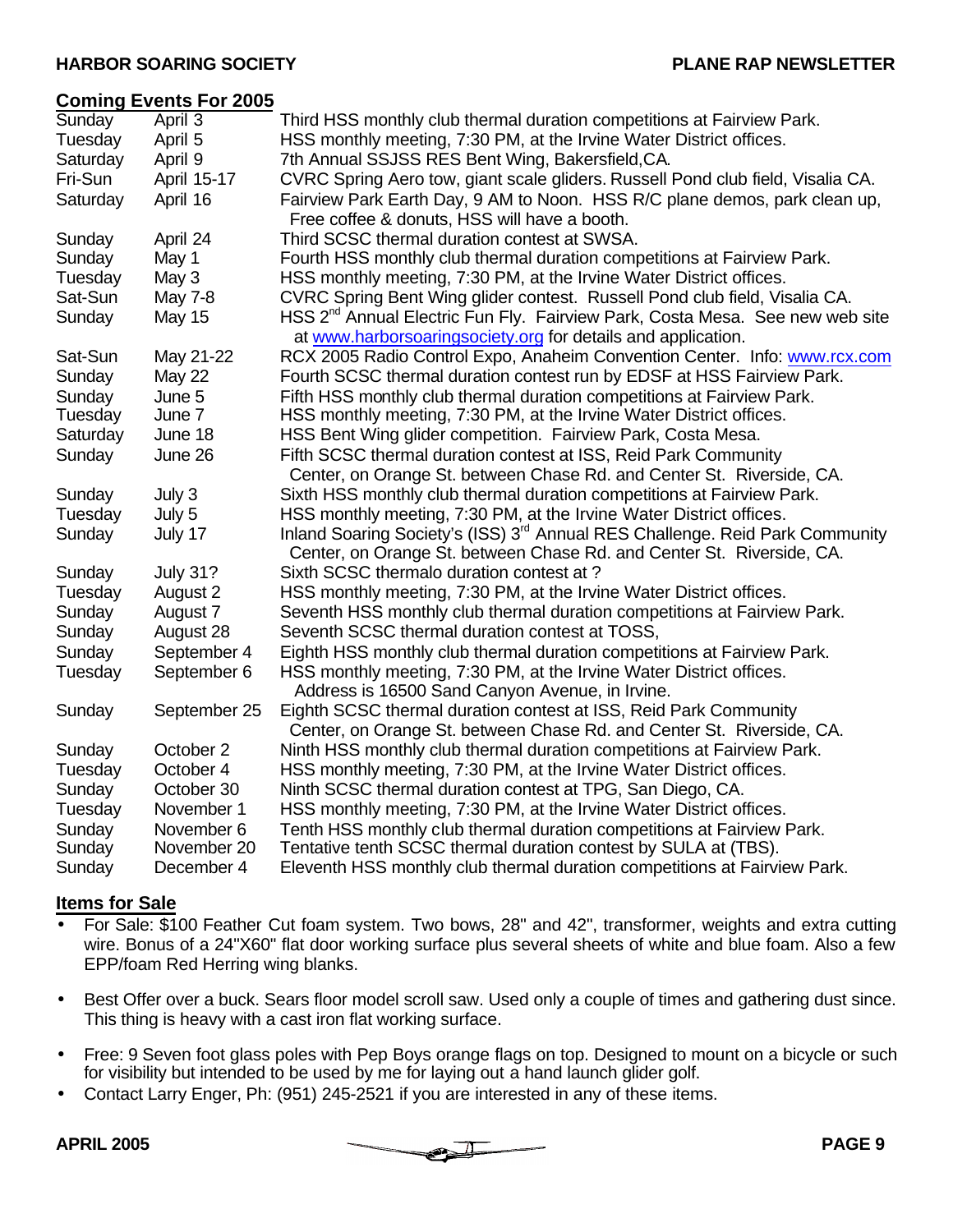### **HSS Sponsors**

The following companies are the proud sponsors of Harbor Soaring Society. They give us special offers, and make contributions to our Adopt-A-School program. In return, please support them, and mention that you saw them advertised in the HSS Plane Rap newsletter.

### Decals **COMPOSITE SPECIALTIES** Vinyl letters Labels **Business cards** Graphics **F3X.COM** Flyers Create or Scan art **Jim Hanson** IMPORTERS OF WORLD CLASS 331 Hamilton St. Costa Mesa, CA 92627 F3B/F3F/F3J COMPETITION Go (949) 646-3603 SOARING MACHINES E-mail tog4rc@pacbell.net Tom Copp (949) 645-7032 tom@f3x.com $(949)$  631-2982 **Immer Demon** and BENON Mini Demon **Performance gear drives** www.innerdemon.com and complete electric power systems 4 Types to choose from For 120 to 3000 watt systems, park flyers to 1/3 scale. No Prop adapters needed. All 4 gear drives come with our exclusive **EZ mount system.** New MMS gear drive for direct drive motors like the Jet Phasor & AXI outer runner type motors. Motors, Speed Controls and Batteries (nimh & Li-poly) UNNER **MARCURED** Discounted prices on complete power systems. **Manufactured in the U.S.A. by Model Machining Service** 1816 Monrovia Ave. Costa Mesa, CA. 92627 Shop on line 24 hours a Click on www.hobbypeople.net! dav davs a week! **Nobody beats our STORE** prices. **NOBODY!** ™

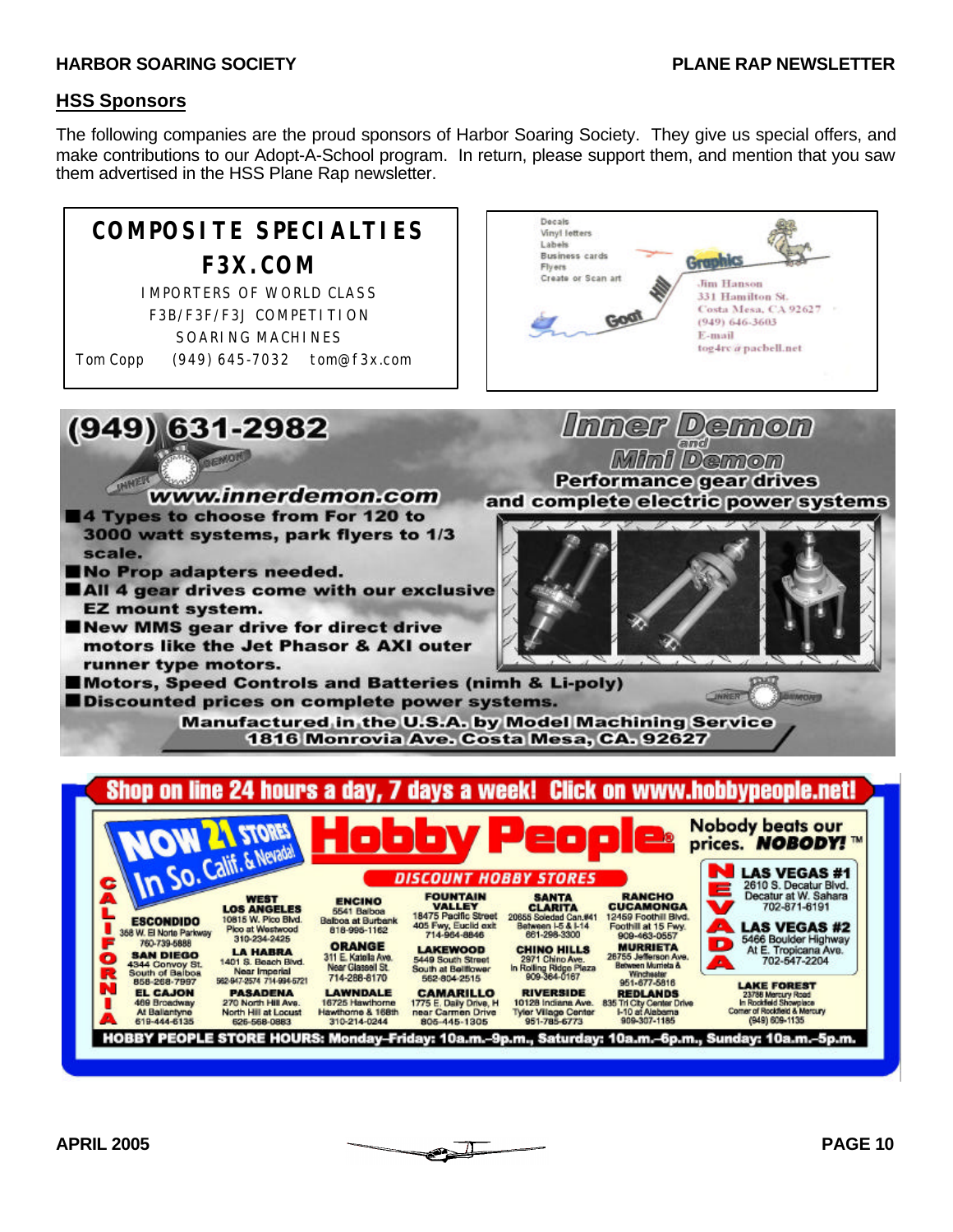### **Survey of Fairview Park Flying Field Users**

In anticipation of some structural and procedural changes, the Costa Mesa City Council requests information from users of Fairview Park flying field. Please take a moment to provide the following information to assure that the City of Costa Mesa is aware of your usage and your opinions of the flying site. This will greatly help to improve our position as Model Aircraft Flyers at Fairview Park within the City of Costa Mesa. The city has requested members of Harbor Soaring Society to assist in collecting this information. All information submitted will be kept in strict confidence and shall be used only for this purpose.

Please submit 1 survey per Modeler.

| Name:                                                                                                                                                                                                                        |                                                                                                  |                                                                                                                                                                                                                                          |
|------------------------------------------------------------------------------------------------------------------------------------------------------------------------------------------------------------------------------|--------------------------------------------------------------------------------------------------|------------------------------------------------------------------------------------------------------------------------------------------------------------------------------------------------------------------------------------------|
|                                                                                                                                                                                                                              |                                                                                                  |                                                                                                                                                                                                                                          |
|                                                                                                                                                                                                                              | 1. About how many times in an average month do you use this field in Costa Mesa?                 |                                                                                                                                                                                                                                          |
|                                                                                                                                                                                                                              |                                                                                                  |                                                                                                                                                                                                                                          |
| 3. Are you a member of the Harbor Soaring Society? Yes () No ()                                                                                                                                                              |                                                                                                  |                                                                                                                                                                                                                                          |
|                                                                                                                                                                                                                              |                                                                                                  |                                                                                                                                                                                                                                          |
| 4. What types of flying do you do? (Please indicate all that apply)<br>Motorized Acrobat () Motorized Speed () Tow Line Glider ()                                                                                            | Soaring () Motorized Soaring () Hand Launch Glider ()Slope () Winch launch () Free Flight ()     |                                                                                                                                                                                                                                          |
|                                                                                                                                                                                                                              | 5. What is your skill level for your principal flying interest? Beginner () Skilled () Expert () |                                                                                                                                                                                                                                          |
| 6. Do you participate in competitions? Yes () No ()                                                                                                                                                                          |                                                                                                  |                                                                                                                                                                                                                                          |
|                                                                                                                                                                                                                              | 7. What is the earliest time you fly at the park?                                                | AM                                                                                                                                                                                                                                       |
|                                                                                                                                                                                                                              |                                                                                                  | 8. How many model aircraft do you own and fly on a regular basis?<br><u>Easter and the set of the set of the set of the set of the set of the set of the set of the set of the set of the set of the set of the set of the set of </u>   |
|                                                                                                                                                                                                                              |                                                                                                  | 9. How many model planes do you believe can be safely flown at once at the park?                                                                                                                                                         |
|                                                                                                                                                                                                                              | 10. Are you aware of any ecologically sensitive areas within Fairview Park? Yes () No ()         |                                                                                                                                                                                                                                          |
|                                                                                                                                                                                                                              | 11. Do you have liability insurance to protect you in case of a model flying accident?           |                                                                                                                                                                                                                                          |
| $Yes() (Amount)$ No ()                                                                                                                                                                                                       |                                                                                                  |                                                                                                                                                                                                                                          |
|                                                                                                                                                                                                                              | Source: AMA () Homeowner's Policy () Other ()                                                    |                                                                                                                                                                                                                                          |
| 12. How satisfied are you with the facilities at this field as they stand?<br>Access: Great () Just OK () Dissatisfied ()<br>Safety: Great () Just OK () Dissatisfied ()<br>Maintenance: Great () Just OK () Dissatisfied () |                                                                                                  |                                                                                                                                                                                                                                          |
| to process and maintain your permit.)                                                                                                                                                                                        |                                                                                                  | 13. What is your reaction to a City of Costa Mesa "permit" system, requiring all pilots to prove adequate liability<br>insurance before being allowed to fly at Fairview Park? (A \$10 to \$20 annual fee may be required to by the city |
|                                                                                                                                                                                                                              |                                                                                                  | Good, let's do it! () Neutral () Negative, Liability insurance is not necessary ()                                                                                                                                                       |
|                                                                                                                                                                                                                              | 14. What suggestions do you have to improve the conditions at this flying facility?              |                                                                                                                                                                                                                                          |

Thank you very much for your help. We are trying to make this site an exceptional one and value your opinions. Please fly safely!!! Date



\_\_\_\_\_\_\_\_\_\_\_\_\_\_\_\_\_\_\_\_\_\_\_\_\_\_\_\_\_\_\_\_\_\_\_\_\_\_\_\_\_\_\_\_\_\_\_\_\_\_\_\_\_\_\_\_\_\_\_\_\_\_\_\_\_\_\_\_\_\_\_\_\_\_\_\_\_\_\_\_\_\_\_\_\_\_\_\_